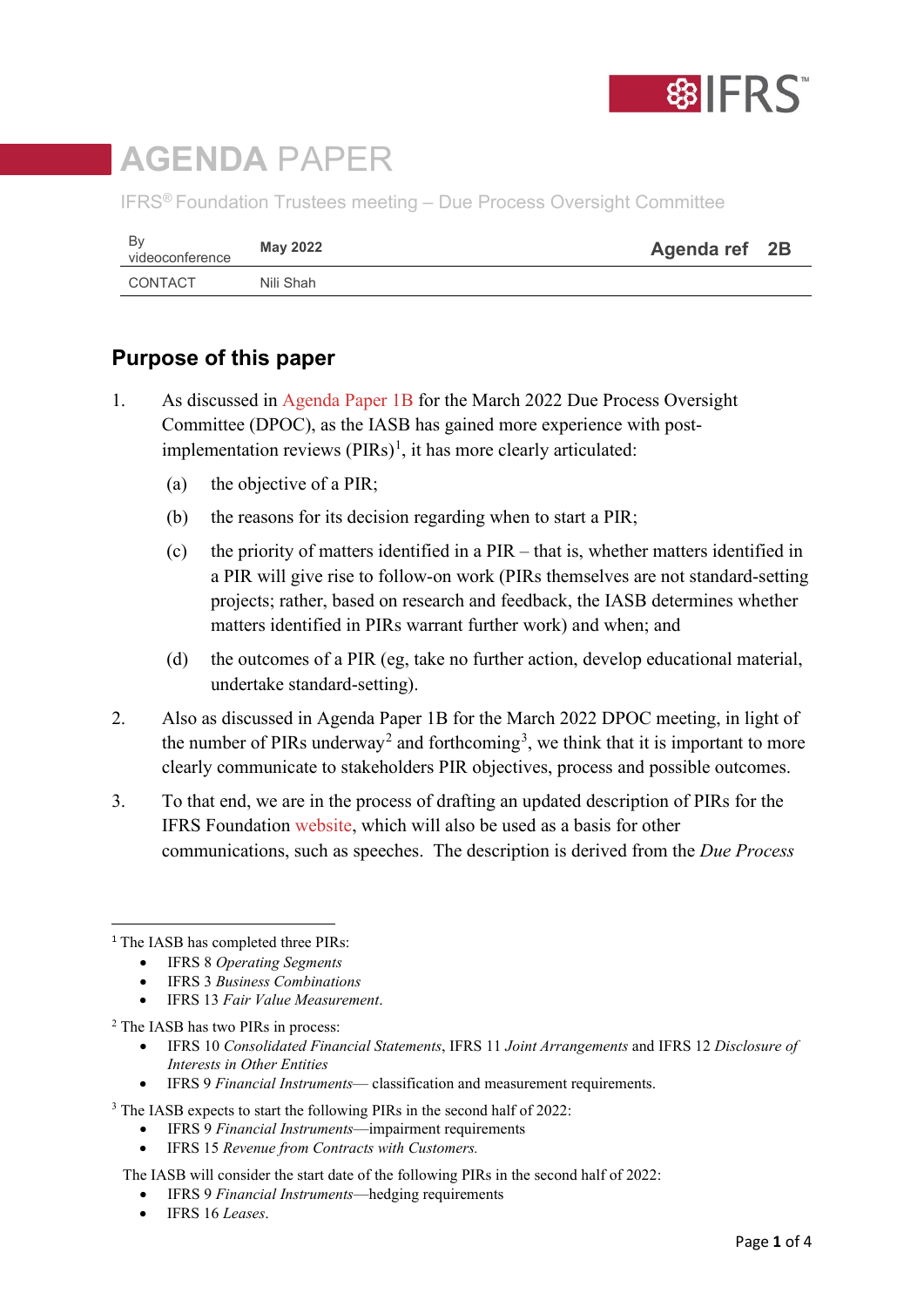*Handbook* but tries to more clearly articulate key points. This paper sets out the main clarifications to the description in the *Due Process Handbook*.

- 4. The drafting we have underway may differ slightly from the description in the Report and Feedback Statement on the PIR of IFRS 10, IFRS 11 and IFRS 12. These differences have arisen because the PIR of IFRS 10, IFRS 11 and IFRS 12 was mostly conducted prior to the IASB's discussions about PIRs more generally.
- 5. We note that the DPOC plans to update the *Due Process Handbook* for the creation of the International Sustainability Standards Board (ISSB). This may also be an opportunity to improve the description of PIRs in the *Due Process Handbook*, particularly because the ISSB will also eventually conduct PIRs on its new standards.

## **Clarifications to description**

#### *Objective of a PIR*

#### Overall assessment

- 6. Paragraph 6.51 of the *Due Process Handbook* states '[a] post-implementation review is an opportunity to assess the effect of the new requirements on investors, preparers and auditors following the issuance and application of a Standard'. In describing effects analyses, paragraph 3.78 states that a PIR provides 'an opportunity to understand the effects of [a] change in financial reporting by comparison to those identified by the [IASB] when it issued the new requirements'.
- 7. We are considering clarifying that the objective of a PIR is to make an overall assessment about whether the new requirements are working broadly as intended – that is, whether the benefits and the costs (including financial and other costs, both initially and ongoing) to users of financial statements, preparers, auditors and regulators are broadly as expected by the IASB when it developed the new requirements. We think that the notion of an 'overall' assessment in relation to original expectations is consistent with paragraphs 6.51 and 3.78, taken together.

#### Focus on new information

- 8. We are considering clarifying that a PIR is not intended to redeliberate information the IASB considered when it developed the new requirements.
- 9. The *Due Process Handbook* does not explicitly make this statement. In fact, paragraph 6.51 states that a PIR 'considers the issues that were important or contentious during the development of the publication'. This statement could lead – and, in fact, has already led – some to believe that a PIR is an opportunity to re-open old debates.
- 10. However, even though there is no explicit statement in the *Due Process Handbook*  consistent with the language in paragraph 8, we think it follows logically from the objective. That is, because the objective is an assessment compared to effects identified by the IASB when it issued the new requirements, the focus of a PIR must be on new information (such as changes in the environment compared to when the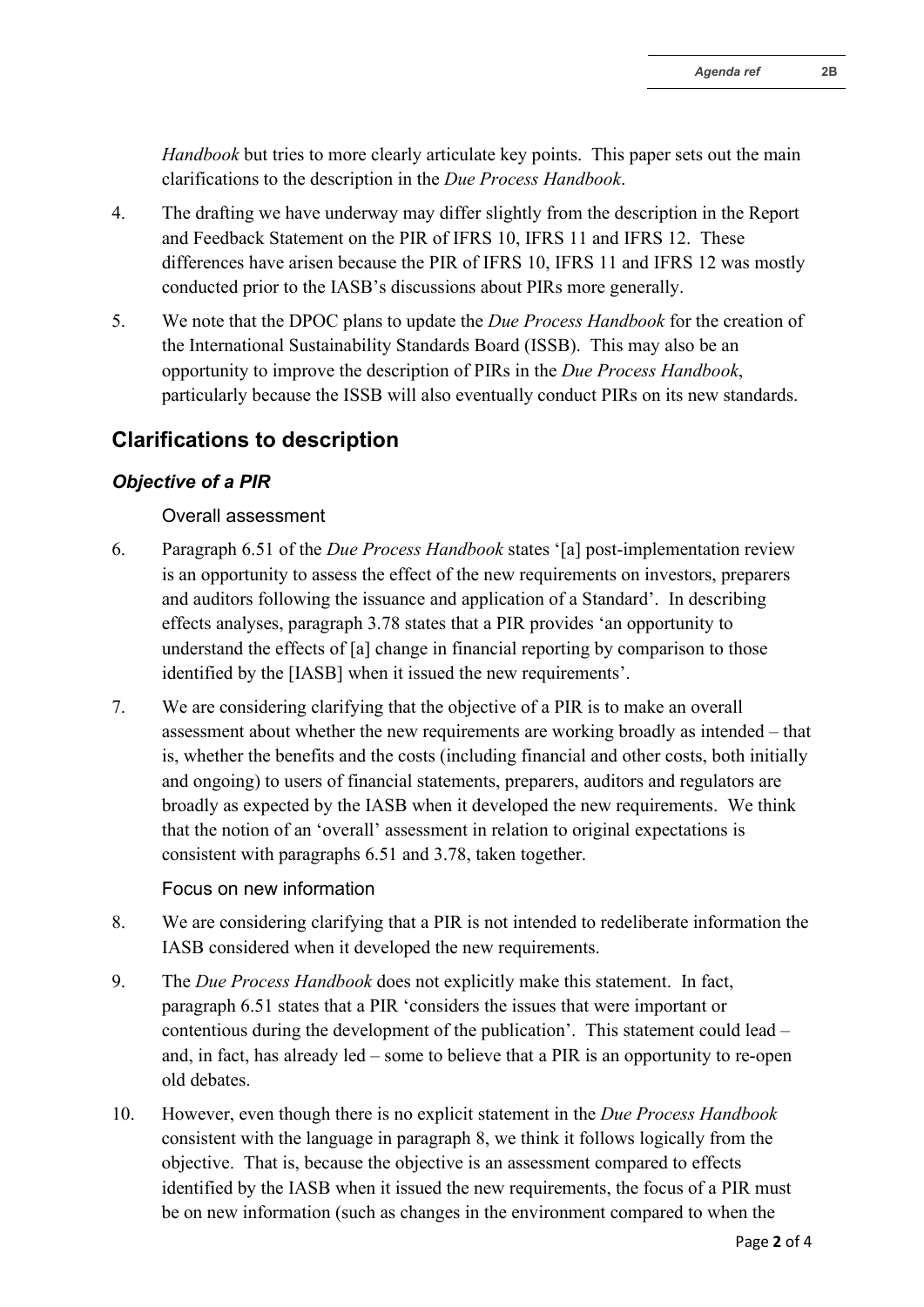11. Moreover, any change to the financial reporting system introduces additional costs for all stakeholders. Therefore, there needs to be a compelling reason for the IASB to amend a requirement (that is, new information) other than, for example, a different IASB composition deliberating on a highly judgmental, evenly split question that was previously decided on.

### *Starting a PIR*

- 12. Paragraph 6.48 of the *Due Process Handbook* states that a PIR 'normally begins after the new requirements have been applied internationally for two years, which is generally about 30-36 months after the effective date'. We are considering clarifying on the IFRS Foundation website that the *earliest* a PIR begins is after the new requirements have been applied for *at least* two years. We think this clarification is consistent with the *Due Process Handbook*, which provides flexibility in the start date through its use of the word 'normally'. However, we acknowledge that our clarification suggests, compared to the original language, that more PIRs will start after two years. This timing is consistent with the IASB's practice, in which we have found that two years is typically not long enough for sufficient information to become available (eg, trend data, academic research and experience amongst stakeholders) to conduct a PIR.
- 13. We are also considering communicating the factors the IASB considers in determining when to start a PIR, which are centred around the availability of information, as noted in paragraph 12 of this paper. Although the *Due Process Handbook* does not explicitly lay out these factors, they are implied in the types of information the IASB is required to consider in its PIRs and consistent with our practice. For example, paragraphs 6.51 to 6.53 of the *Due Process Handbook* refer to consultation with stakeholders and paragraph 6.56 states that the IASB consider undertaking an analysis of financial statements and a review of academic research related to the implementation of the new requirements.

#### *Priority of matters identified in a PIR*

- 14. The *Due Process Handbook* currently does not contain any discussion about determining whether matters arising from a PIR warrant further action and, if so, when.
- 15. In January 2022, the IASB decided on an approach to prioritising matters identified in PIRs. The IASB's decision is intended to balance the demand to address 'old' issues (from PIRs) with 'new' standard-setting projects identified in an agenda consultation, given limited IASB and stakeholder capacity.
- 16. [Agenda Paper 1B](https://www.ifrs.org/content/dam/ifrs/meetings/2022/march/dpoc/ap1b-dpoc-iasb-technical-activities.pdf) for the March 2022 DPOC meeting discussed this approach. Since that meeting, we continue to refine the drafting in advance of updating the IFRS Foundation website. In this regard, we are considering revising the description of 'no action' matters. Agenda Paper 1B for the March 2022 DPOC meeting indicated that